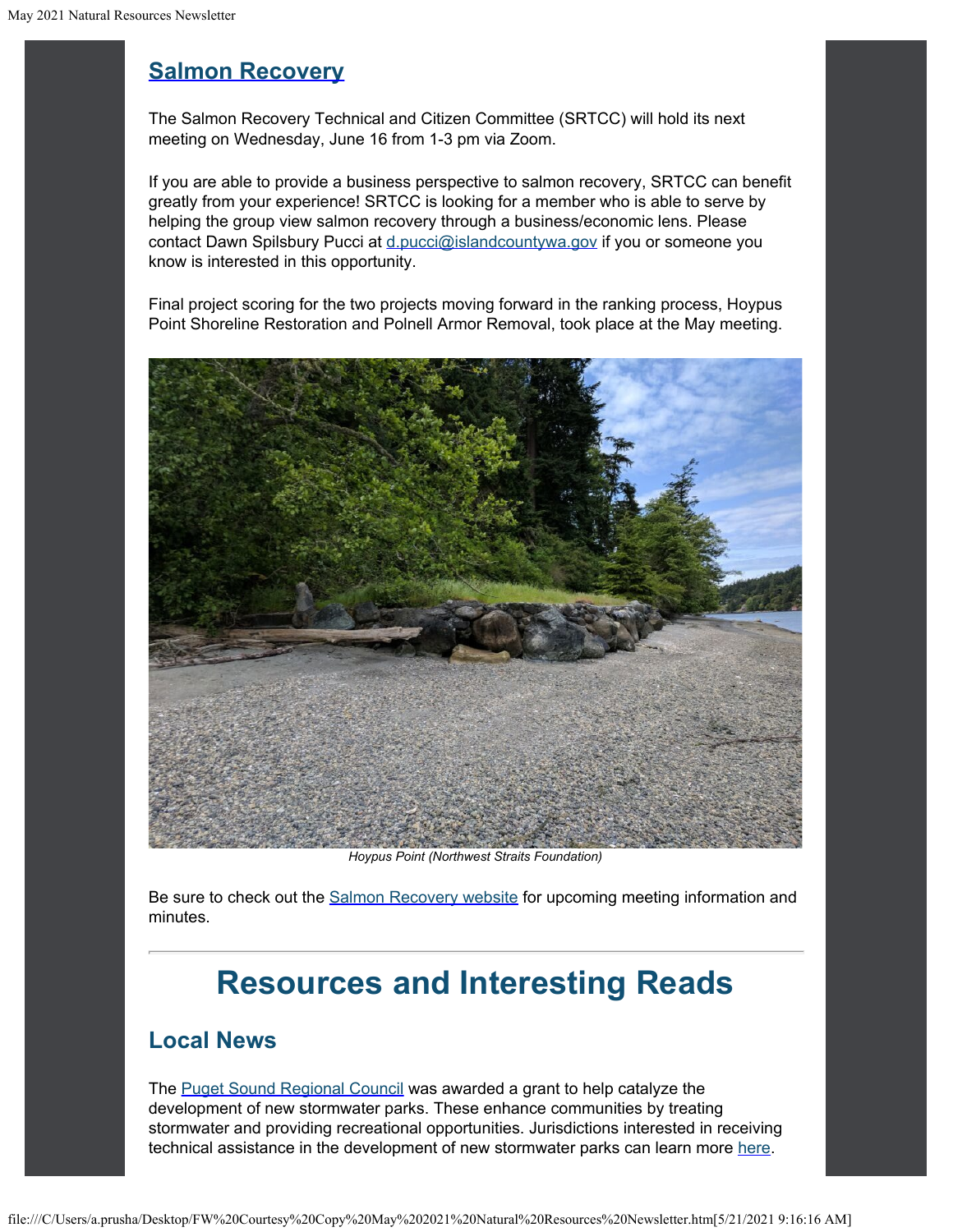# **Natural Resources Newsletter**

May 2021

### **Announcements**

#### Thank you, Lori!

ori Clark, fearless leader of the Island County Natural Resources team and II Coordinator, is stepping down after nearly 15 years of serice. oris team and Island County hae enefited greatly from her hard work and dedication. We hae all een inspired y her passion, aility to get meaningful work done, and commitment to our air, water, and land. She will e greatly missed, and we wish her a wealth of happiness and success at her net endeaor

protecting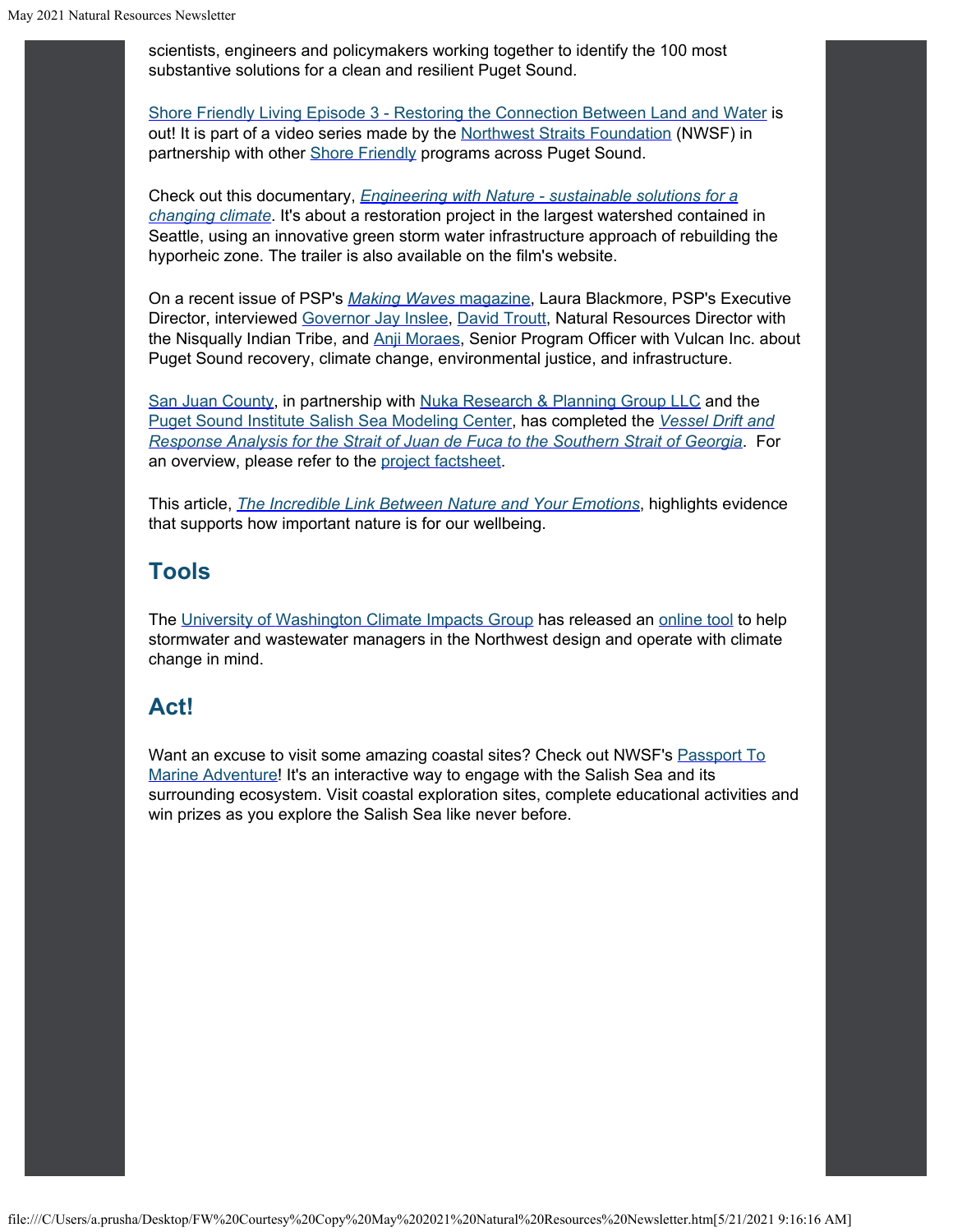

## **Event Rundown**

| Tuesday, May 25      | Cascadia Coastal Hazards Research Coordination Network is<br>hosting a webinar called Probabilistic infrastructure damage.<br>debris forecasting, and community resilience analysis for CSZ<br>earthquake and tsunami applied to Seaside, Oregon from<br>2:30-3:30pm. |
|----------------------|-----------------------------------------------------------------------------------------------------------------------------------------------------------------------------------------------------------------------------------------------------------------------|
| Wednesday, May<br>26 | The ILIO Executive Committee will meet via Zoom from 10-<br>11am.                                                                                                                                                                                                     |
| Wednesday, May<br>26 | The Environmental Protection Agency's Water<br>Research Webinar on Community-enabled Lifecycle Analysis<br>of Stormwater Infrastructure Costs (CLASIC): Tool<br>Functionality and Case Studies will be held from 11am-12pm<br>PDT.                                    |
| Wednesday, May<br>26 | The Environmental Law Institute is hosting a webinar called<br>Integrating Nature-Based Goals in Hazard Mitigation Plans<br>from 2-3:30pm. Participants must register by May 24.                                                                                      |
| Wednesday, May<br>26 | The Salish Sea Institute and Western Washington University<br>Alumni Association are hosting the State of the Salish Sea:<br>Symposium #1 from 4-5:30pm. Register here.                                                                                               |
| Wednesday, May<br>26 | Georgia Strait Alliance and Washington Sea Grant are hosting<br>the Salish Sea Green Boating Happy Hour from 5-6:30pm.<br>Learn about clean boating practices, reduce boater impacts,<br>and aid in the recovery of Southern Resident Orcas.                          |
| Thursday, May 27     | Whidbey Camano Land Trust is hosting a webinar called<br>Addressing Climate Change Through Conversation at<br>6:30pm.                                                                                                                                                 |